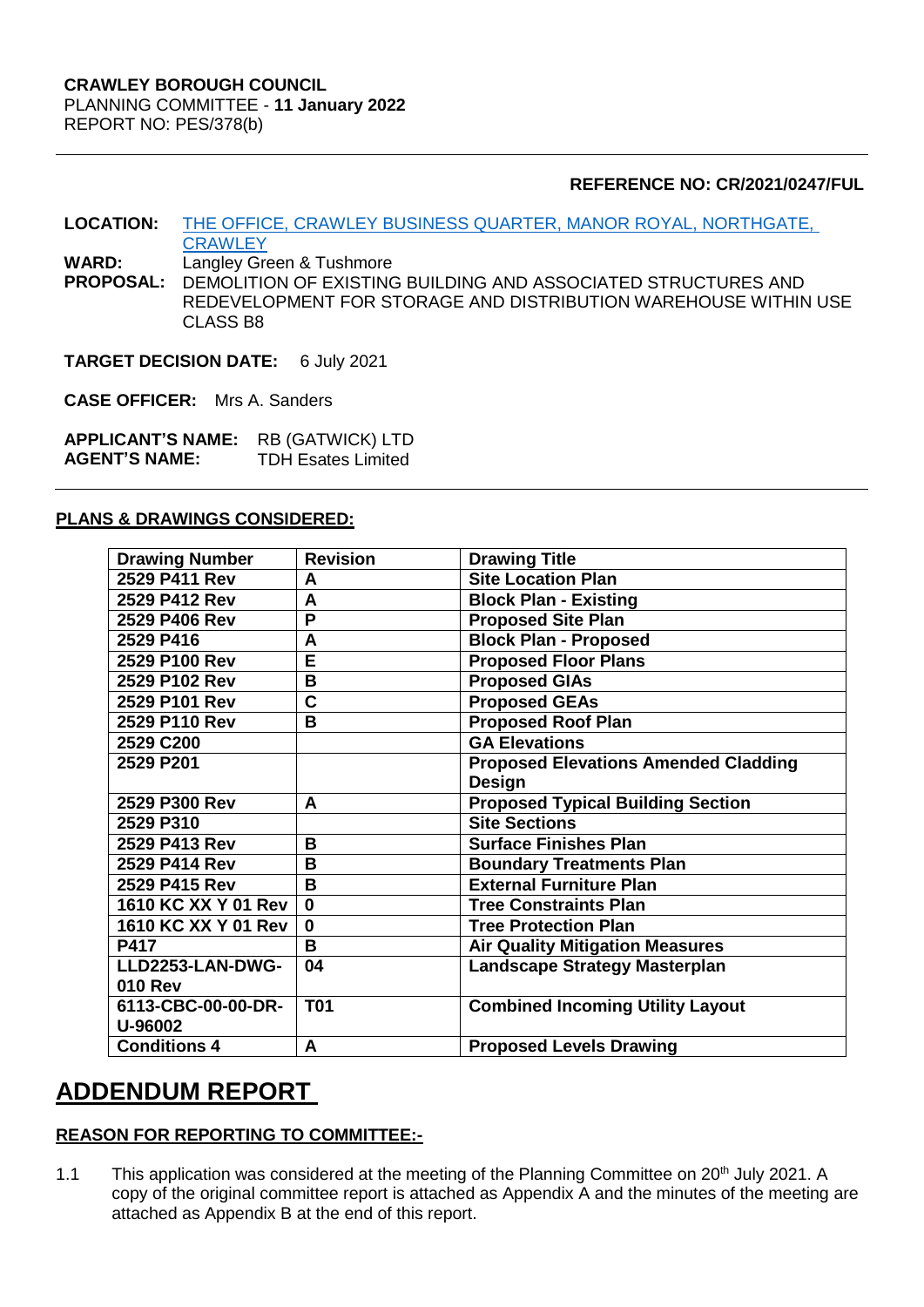- 1.2 Members will recall that it was resolved to grant planning permission for the development subject to the completion of the S106 agreement relating to the Travel Plan monitoring fee of £3,500 and Air Quality Mitigation Measures cost to a value of £47,000.
- 1.3 Since the July meeting discussions have been ongoing in order to clarify the details of the Air Quality Mitigation measures required by the S106 agreement. The matter of Water Neutrality has also arisen which is discussed further within the report. Whilst discussions were ongoing regarding the above, the Agent has used the time to submit information in order to remove the need for any pre-commencement conditions and has provided information to address other conditions which would otherwise have required the submission of further information after the decision was issued. The elevations of the building have also been slightly revised. Accordingly the wording of a number of conditions is recommended to be amended as set out below.
- 1.4 This report addressed the changes to the application since the original committee resolution.

# **CONSULTEE NOTIFICATIONS & RESPONSES:-**

2.1 Various relevant consultees and parties were notified on the updated information received and their comments sought:

| 1. | <b>GAL Aerodrome Safeguarding</b>    | Satisfied with the Bird Hazard Management<br>Plan and agree the condition can be reworded so<br>that it is no longer pre-commencement.                                                                |
|----|--------------------------------------|-------------------------------------------------------------------------------------------------------------------------------------------------------------------------------------------------------|
| 2. | <b>WSCC Highways</b>                 | Satisfied with the Construction, Drainage and<br>Environment Management Plan and agree the<br>condition can be reworded so that it is no longer<br>pre-commencement.                                  |
| 3. | <b>CBC Drainage Officer</b>          | Satisfied with the Construction, Drainage and<br>Environment Management Plan and agree the<br>condition can be reworded so that it is no longer<br>pre-commencement.                                  |
| 4. | <b>CBC Contaminated Land Officer</b> | Satisfied with the submitted Geotechnical<br>Interpretative Report with Supplementary Phase<br>II Assessment and agree the condition can be<br>reworded so that it is no longer pre-<br>commencement. |
| 5. | <b>CBC Air Quality Officer</b>       | Confirmed that the air quality mitigation<br>measures would be above policy requirements                                                                                                              |
| 6. | <b>West Sussex Fire and Rescue</b>   | Agree with the plan submitted and the number<br>and location of the fire hydrants and agree the<br>condition can be reworded so that it is no longer<br>pre-commencement.                             |

# **PLANNING CONSIDERATIONS:-**

- 3.1 This report considers the specific matters that have arisen since the application was previously discussed by the Committee, namely:
	- Air Quality
	- Design and Appearance of the building
	- Water Neutrality
	- Conditions

Air Quality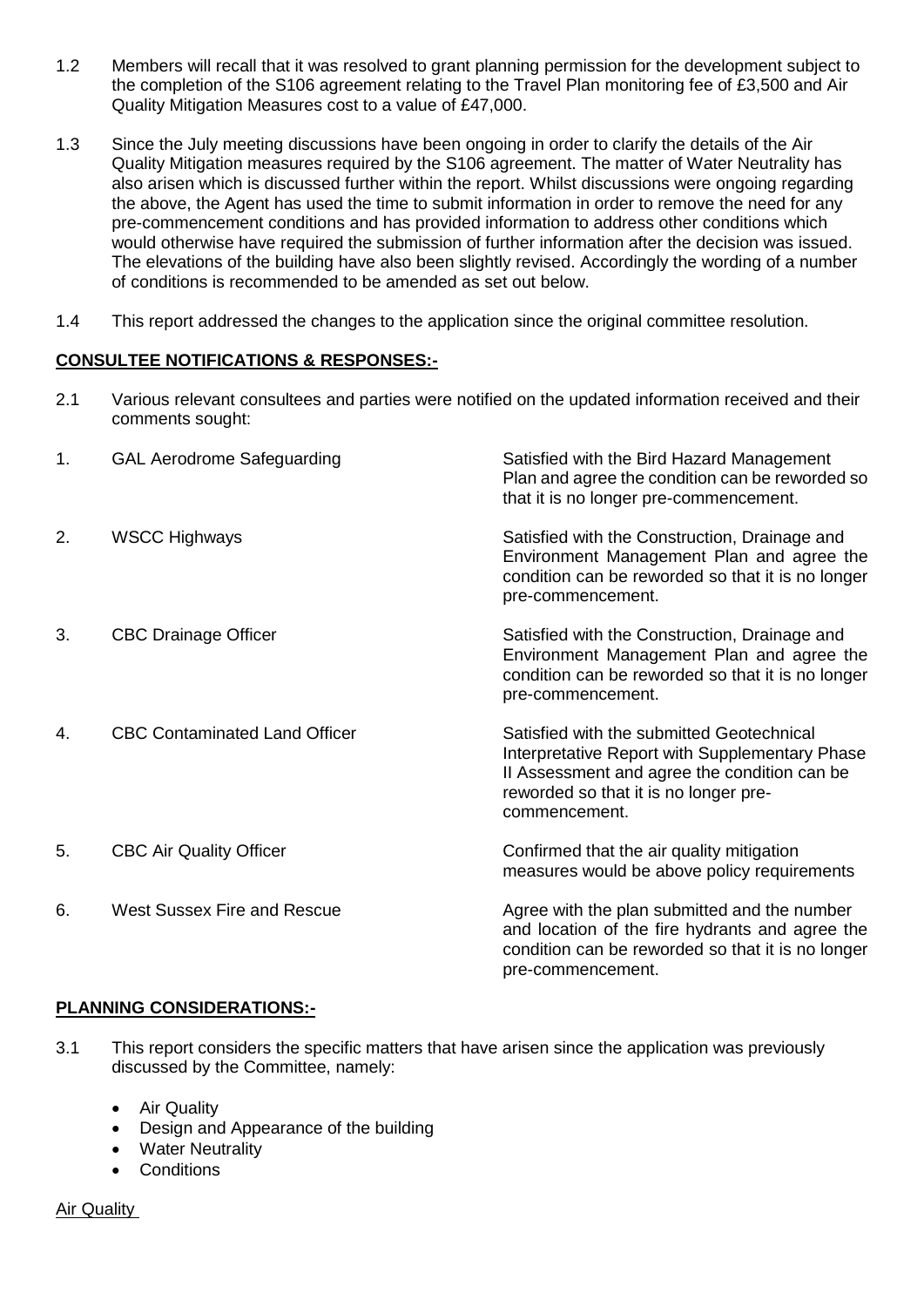- 3.2 The Air Quality officer previously commented that the cumulative impacts of this development, combined with other traffic growth generally within the area, would contribute to a creeping baseline which may lead to exceedances in terms of air quality. To account for this, the applicants have carried out an Emissions Mitigation Assessment to calculate the cost of this damage from increased emissions from this development and appropriate mitigation to offset this harm. The air quality mitigation costs of £47,000 was agreed at the Planning Committee on 20<sup>th</sup> July 2021. The S106 agreement was subsequently drafted on that basis and, as part of the draft wording, the Agent was required to submit Air Quality Mitigation Measures which would be to this value and to demonstrate that the package of mitigation measures would be over and above existing policy requirements.
- 3.3 The Agent has now submitted a detailed document setting out the Air Quality Mitigation Measures and a plan to accompany details of which are set out below:

#### *Item 1 pedestrian and cyclist improvements*

Pedestrian and cycle crossing improvements off site to include one existing informal crossing upgraded to formal zebra crossings with road markings and tactile paving and 2 no existing informal crossings upgraded to formal zebra crossings with belisha beacons, road markings and tactile paving and a dedicated access for cyclists & pedestrian use to the highway network south of the site. Cost £21,000. As the works are to a private road network, they are not a requirement of the highway authority therefore the works are above policy requirements.

#### *Item 2 additional electricity capacity*

Additional incoming electrical capacity for future electric vehicle charging and additional LV cabling from the substation to the main LV panel to increase building supply capacity. Cost £12,300. The additional capacity will be required to allow EV charging of delivery vehicles and/or additional car charging above the current policy requirement for 20 vehicles.

#### *Item 3 additional ducting to allow future full EV charging within the car park*

Additional ducts to be installed around the car park to facilitate future installation of EV charging to the car park (over and above the EV charging to be provided at day one). The proposed development future proofs the staff car park to allow future installation of full EV charging points to all parking spaces. Cost £10,000.

#### *Item 4 delivery electric charging*

Buried ducts for future installation of additional electric vehicle charging points to the HGV yard including excavation and backfilling prior to (but excluding) laying final capping, sub-base & surfacing. Cost £11,400. There is currently no policy requirement or standard for the provision of electric charging for HGVs and delivery vehicles.

*Summary*  Pedestrian and cycle improvements **£21,000** Additional EV capacity **£12,300** Additional ducting to car park **£10,000** HGV/delivery vehicle charging **£11,400** Total **£54,700**

3.4 The Air Quality Officer was consulted on the document and accompanying plan and confirmed that the proposed measures would be above policy requirements and that the final costs exceed the adverse impact cost calculated for the scheme. The proposed mitigation is therefore considered acceptable for the approval for air quality matters and the S106 agreement will be updated to require these specific measures to be implemented.

#### Design and Appearance of the building

3.5 The proposed building would be commercial in nature, but has been designed so that it is not a typical large 'shed' style building which one would normally associate with such uses. It was previously proposed to use composite cladding in Alaska grey (mid-grey) and a Raven (dark grey), with blue edging and large glazing panels on the entrance of the building. A band of Alaska grey horizontal cladding was proposed around the glazed entrance which was continued around the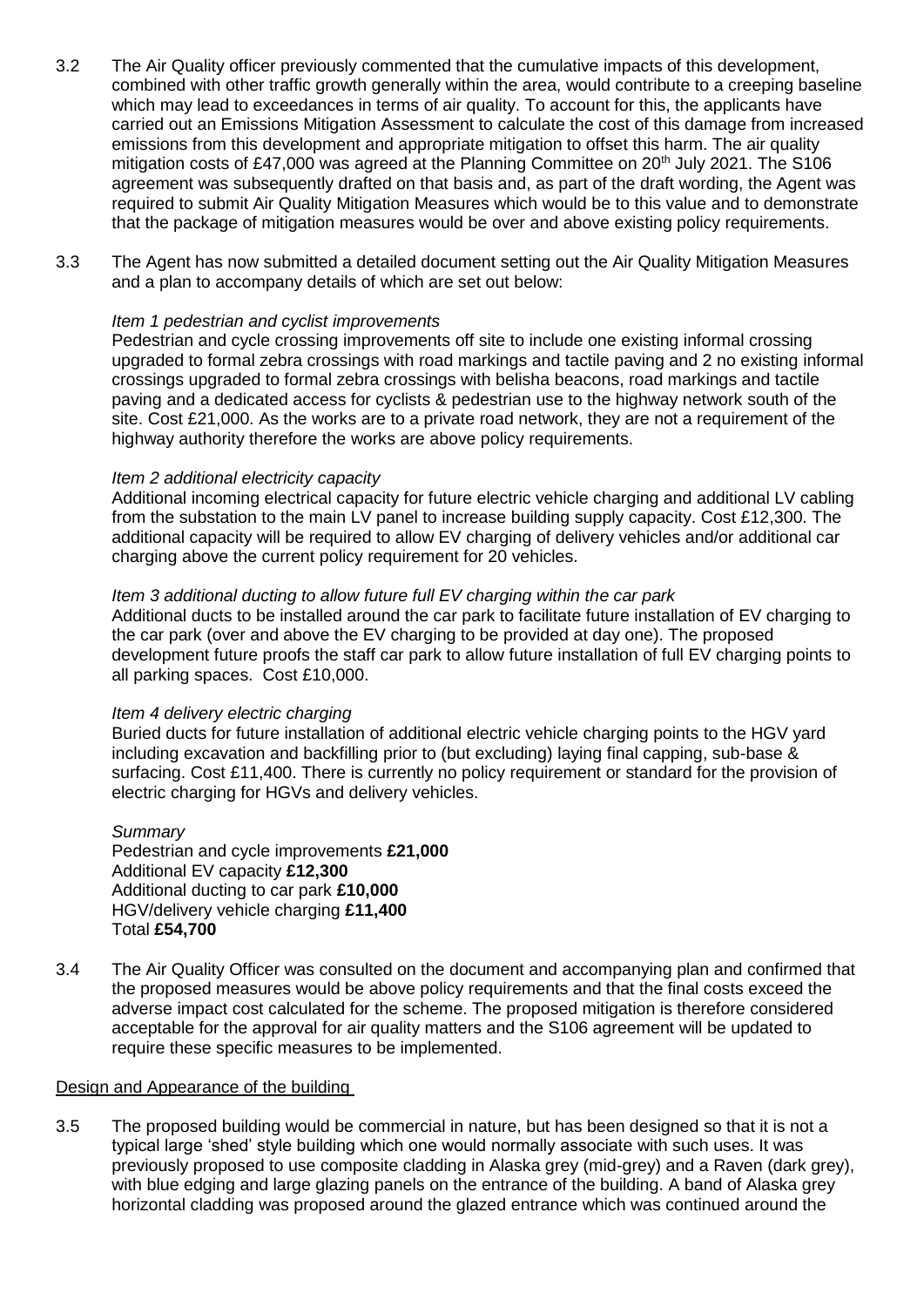entirety of the building. The remainder of the building was proposed to be Raven grey vertical cladding.

- 3.6 It is now proposed that the top third of the building would have vertical cladding in three different shades of grey that would get progressively lighter from the bottom to the top of the building. The colours would be Merlin grey, Alaska grey and Raven. It is also now proposed that the corners of the buildings would be clad in horizontal Alaska grey cladding. The rest of the elevations would remain as previously agreed.
- 3.7 The proposed amendments to the elevations are considered to be welcome alterations to the building which would provide further detailing and interest, further enhancing the appearance of the unit. As such the proposal as amended would continue integrate well within the site and when viewed from the surrounding area and would accord with development plan policy in this regard.

#### Water Neutrality

- 3.8 Crawley is situated in an area of serious water stress, as identified by the Environment Agency. The application site is supplied with water by Southern Water from its Sussex North Water Resource Zone (SNWRZ). This supply is sourced from abstraction points in the Arun Valley, which includes locations such as Amberley Wild Brooks Site of Special Scientific Interest (SSSI), Pulborough Brooks SSSI and Arun Valley Special Protection Area/Special Area of Conservation and Ramsar site.
- 3.9 On 14 September 2021, the council received a Position Statement from Natural England. The Natural England position is that it cannot be concluded that the existing abstraction within the SNWRZ is not having an impact on the Arun Valley sites. It advises that developments within this zone must not add to this impact.
- 3.10 Under the Conservation of Habitats and Species Regulations 2017 (s.63), Crawley Borough Council is the Competent Authority and has a duty to consider the impact of development on protected species and habitats. These Regulations and the Natural England Position Statement require, as a matter of law, applications for planning permission in the SNWRZ to demonstrate that they do not increase pressure on water resources and that they are "water neutral." As a consequence, all applications that may affect water consumption need to be 'screened' to identify whether the proposed development, individually or in combination with other projects, will result in a significant effect on the Arun Valley sites.
- 3.11 This application is not exempt under the Screening process and therefore the applicants are required to submit evidence so that a judgement can be made by CBC as to whether there could be any potential significant impacts of the development on the Arun Valley sites by way of an 'Appropriate Assessment'. In accordance with the Natural England Position Statement to meet this test the development must demonstrate that it is 'water neutral'. The definition of water neutrality is the use of water in the supply area before the development being the same or lower after the development is in place.
- 3.12 This application is one where the new use proposed for the site, which is as a Hermes storage and distribution warehouse, was identified as being potentially more efficient or water neutral than that of the previous site use as offices.
- 3.13 The applicants have provided a variety of documents including a "Water Neutrality Statement", an "Energy and Sustainability Statement", water usage records, marketing information, existing and proposed floorplans, and developers building specifications. Along with various BREEAM WAT 01 calculator tool outputs and supporting emails. This information has been independently assessed for CBC by a specialist consultant.
- 3.14 The review considered the existing water use of the building based on existing occupancy, consideration of existing building layout, estimated age of building (and associated water fittings) and some evidence of metered consumption. An annual water consumption figure was calculated (and agreed by CBC's consultants) as  $9,913m<sup>3</sup>$  / year for the existing use.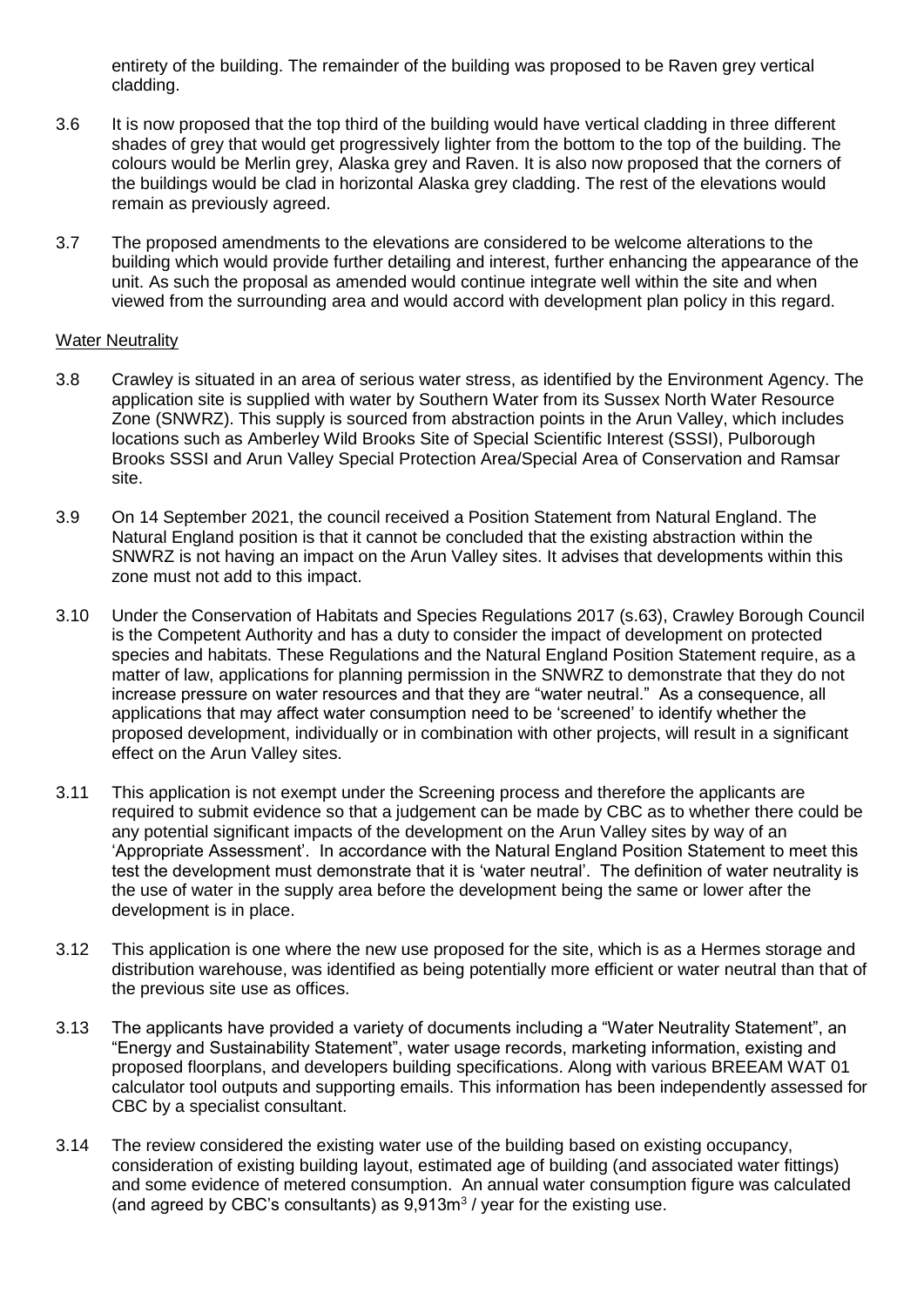- 3.15 The proposed water use for the new occupier has also been calculated based on the proposed building layout and water fitting, total occupancy based on the operator's working patterns and BREEAM calculation and other likely ancillary water uses (in this case a vehicle wash system for which details have been provided). Assumptions on water consumption have been made assuming maximum occupancy and 24 hour use of the wash system. Based on these assumptions, the water demand calculation, again as agreed by CBC's consultants, is 9,621m<sup>3</sup> / year.
- 3.16 Officers and our consultants have considered the report and agree with the assumptions and conclusions. It is therefore considered that, assuming the development is implemented in accordance with the evidence provided, the development would be 'water neutral'. A condition is therefore recommended to ensure the measures proposed by the applicants are fully implemented.
- 3.17 Based on these findings an Appropriate Assessment document is being prepared by Officers and sent to Natural England for comment (as required under Habitat Regulations). A reasonable time period is required for that consultation.

# Conditions

- 3.18 In the intervening period from when this application was last heard at the Planning Committee, the agent has submitted several documents / plans in order to remove the requirement for any precommencement conditions and has also provided information to address other conditions which would have required the subsequent submission of further information. The following documents / plans have been submitted:
	- Levels Plan
	- Construction Method Statement & Environmental Management Plan
	- Combined Incoming Utilities Layout plan to show location of Fire Hydrants
	- Bird Hazard Management Plan
	- Geotechnical Interpretative Report With Supplementary Phase II Assessment
	- Material samples
- 3.19 As a result of the further information submitted, the relevant consultees were notified namely the Drainage Officer, Contaminated Land Officer, Gatwick Safeguarding, West Sussex Fire and Rescue and the Local Highway Authority. All consultees are satisfied with the further information submitted and agree to the re-wording of the conditions so that they are no longer pre-commencement.
- 3.20 As a result the following conditions have been updated and are shown in full at the end of the report within the recommendation section:
	- Condition 2 (plans)
	- Condition 4 (levels)
	- Condition 5 (Construction, Drainage and Environment Management Plan)
	- Condition 18 (Fire Hydrant)
	- Condition 19 (materials)
	- Condition 21 (Bird Hazard Management Plan)
	- Condition 22 (Contaminated Land)

# **CONCLUSIONS:-**

- 4.1 As set out above, since the original resolution to grant planning permission in July 2021, the matter of water neutrality has arisen which has resulted in the agent having to demonstrate that the proposal would be water neutral. It is considered that the applicants have successfully demonstrated that the proposed development achieves water neutrality subject to a condition ensuring the measures contained with the submitted documents are fully implemented. .
- 4.2 In the intervening time period the applicants have also submitted details of the air quality mitigation measures; provided further information to avoid the need for certain pre-commencement conditions and has addressed other conditions which required the submission of further information, all of which are considered to be acceptable. Furthermore, the alterations to the elevations of the building would continue to integrate the building within the site and surrounding area and no objection is raised on this basis.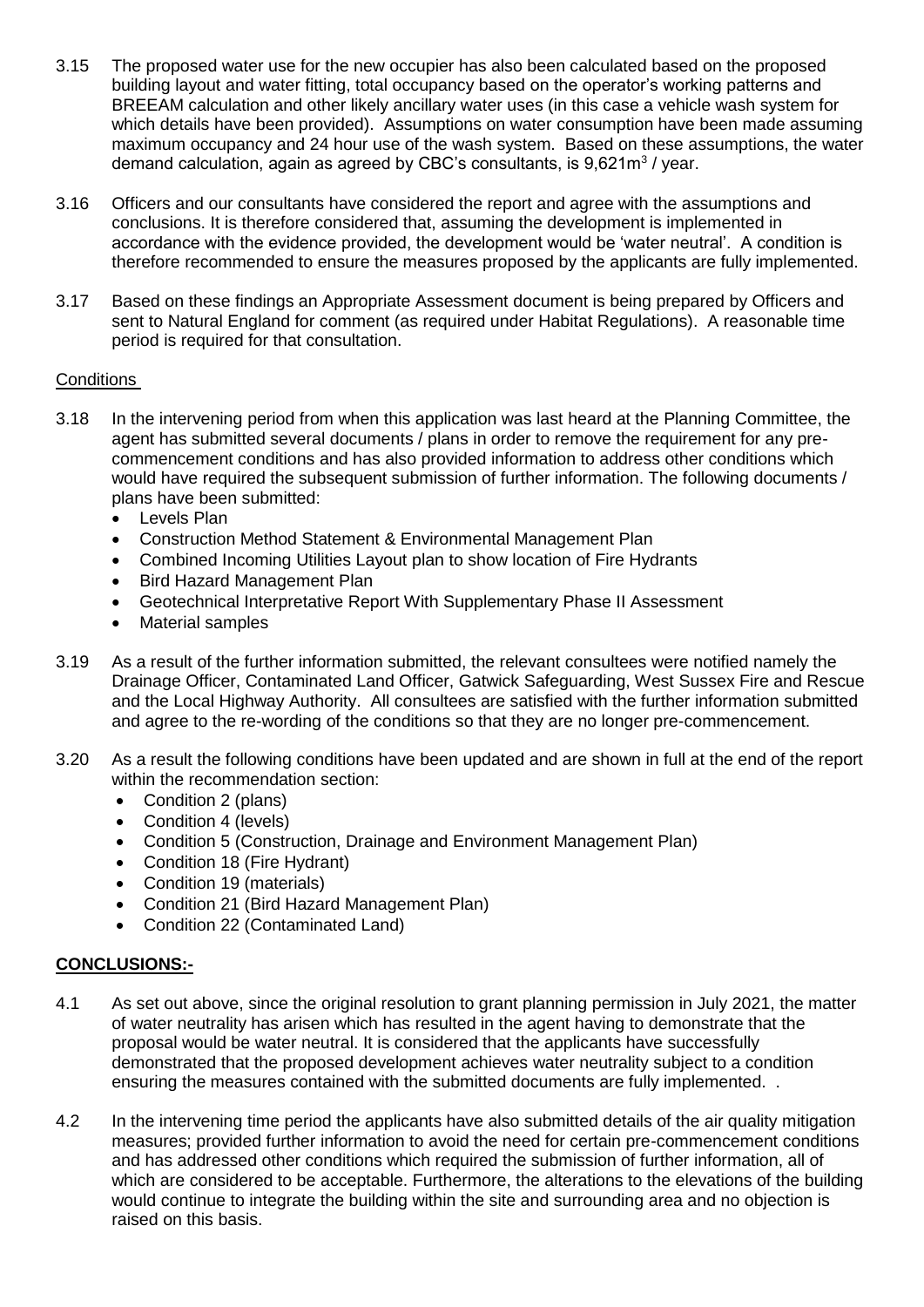4.3 It is therefore considered that the proposal is acceptable for the reasons as set out in this report and, subject to the associated conditions which have been amended to reflect the current position, the conclusion of the S106 agreement and conclusion of consultation with Natural England, planning permission should be granted.

# **RECOMMENDATION RE: CR/2021/0247/FUL**

Delegate the decision to **permit** the application to the Head of Economy and Planning, subject to the conclusion of consultation with Natural England, the conclusion of a Section 106 Agreement, and subject to the following conditions:-

- 1. The development hereby permitted shall be begun before the expiration of 3 years from the date of this permission. REASON: To comply with Section 91 of the Town & Country Planning Act 1990.
- 2. The development hereby permitted shall not be carried out other than in accordance with the approved plans as listed below save as varied by the conditions hereafter: (Drawing numbers to be added) REASON: For the avoidance of doubt and in the interests of proper planning.
- 3. Notwithstanding the provisions of the Town and Country Planning (General Permitted Development) (England) Order 2015, including any future amendments, the proposed building hereby approved shall be used for storage and distribution (B8) use only and for no other purpose defined by the Town and Country Planning (Use Classes) Order 1987 (as amended), without the prior written consent of the Local Planning Authority.

REASON: To ensure that levels of parking provision and the appropriateness of other uses within the Manor Royal Main Employment Area can be properly assessed in accordance with policies CH3, EC2 and EC3 of the Crawley Borough Local Plan 2015-2030 and the parking standards within the Urban Design Supplementary Planning Document and, taking account of the Natural England Position Statement on water neutrality received on 14 September 2021, to ensure that the development does not cause an adverse impact upon protected habitats in the Arun Valley, including the Amberley Wild Brooks Site of Special Scientific Interest (SSSI), the Pulborough Brooks SSSI and the Arun Valley Special Protection Area/Special Area of Conservation and Ramsar sites, in breach of the Conservation of Species and Habitats Regulations 2017.

4. The land levels and the finished floor levels of the building shall be constructed as shown on drawing GA Elevations No. 2529 C200 and Proposed Levels drawing No. conditions 4 submitted with the application. REASON: To enable the Local Planning Authority to control the development in detail in the interests of

amenity in accordance with Policy CH3 of the Crawley Borough Local Plan 2015-2030.

- 5. The development hereby permitted shall be carried out in accordance with the Construction Method Statement and Environmental Management Plan submitted with the application. REASON: In the interests of highway safety, ecology, drainage and the amenities of the area in accordance with Policy IN3 and CH3 of the Crawley Borough Local Plan 2015 - 2030.
- 6. The development hereby permitted shall be carried out in accordance with the Air Quality Assessment in particular Table 22 - Mitigation of Construction Activities, dated July 2021 submitted with the application which must be implemented during the construction of the development . REASON: To ensure that the development does not have a negative impact on Air Quality in accordance with Policy ENV12 of the Crawley Borough Local Plan 2015 - 2030.
- 7. The development hereby permitted shall be carried out in accordance with the Travel Plan ref 2021/5819/TP02 dated July 2021 submitted with the application. Only the approved details shall be implemented. REASON: To encourage and promote sustainable transport in accordance with Policy IN3 of the Crawley Borough Local Plan 2015 - 2030.
- 8. Prior to the occupation of the development hereby permitted the car, motor cycle and lorry parking spaces (including the electric vehicle charging spaces) and the turning and manoeuvring areas shall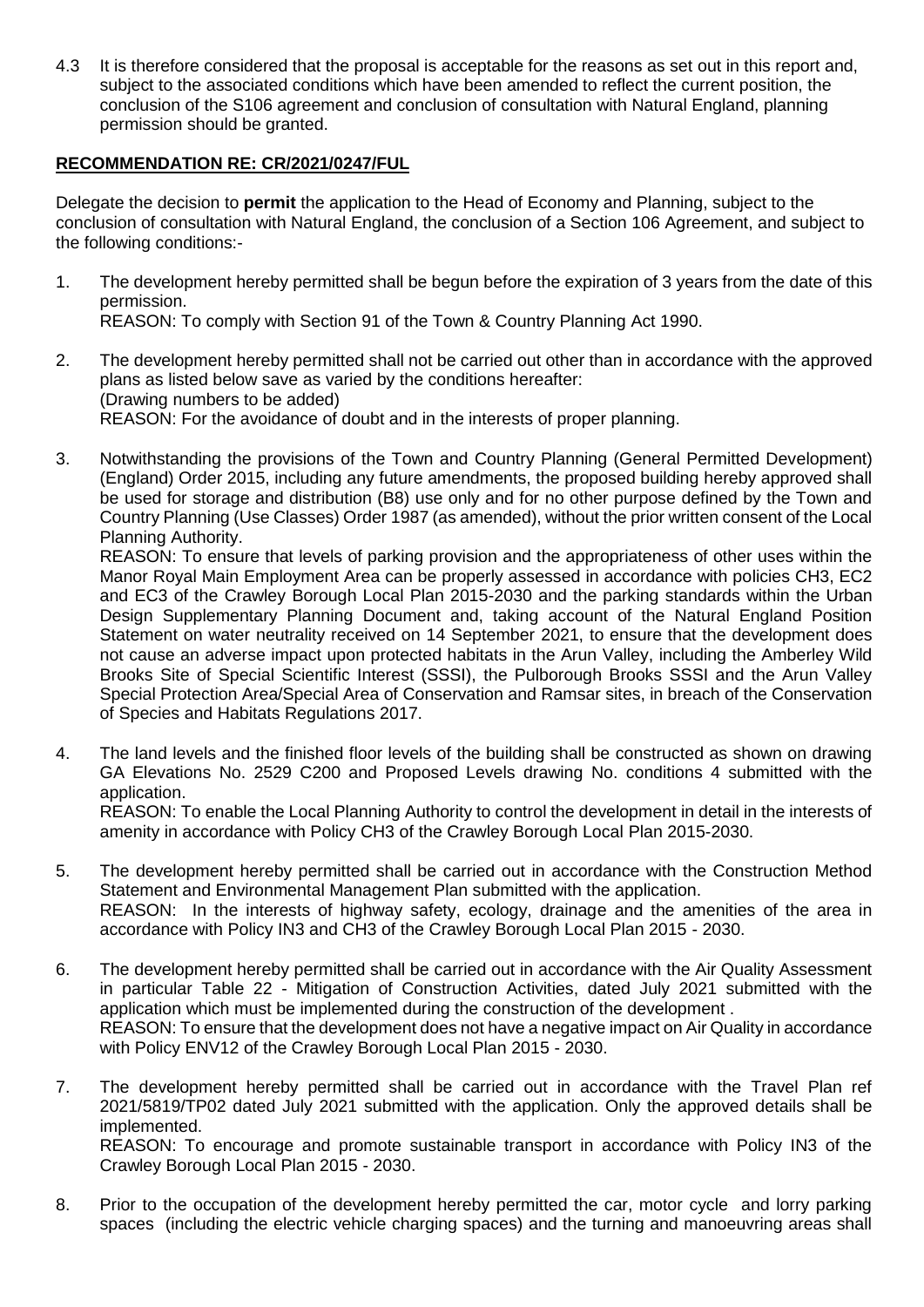be constructed in accordance with the approved plans. These spaces and areas shall thereafter be retained for their designated use.

REASON: To provide adequate on-site car parking and turning space for the development in accordance with Policy IN3 of the Crawley Borough Local Plan 2015 - 2030.

9. Prior to the first occupation of the development hereby permitted, plans and elevations shall be submitted to and approved in writing by the Local Planning Authority for: (i) sheltered cycle parking spaces,

(ii) details of the storage of refuse / recycling provision

(iii) details of the substation and transformer plants.

The agreed details must be laid out and available prior to first occupation of the development and retained for the life of the development unless otherwise approved in writing by the Local Planning Authority.

REASON: In the interests of visual amenity and to ensure the operational and servicing requirements of the development are met in accordance with policy CH3 of the Crawley Borough Local Plan 2015- 2030.

10. No infiltration of surface water drainage into the ground is permitted other than with the written consent of the Local Planning Authority. The development shall be carried out in accordance with the approved details.

REASON: To ensure that the development does not contribute to, or is not put at unacceptable risk from, or adversely affected by, unacceptable levels of water pollution caused by mobilised contaminants in line with Policy ENV10 of the Crawley Borough Local Plan 2015-2030 and paragraph 170 of the National Planning Policy Framework.

- 11. The development hereby permitted shall be implemented and thereafter maintained and managed in accordance with the Flood Risk Assessment and Drainage Strategy provided by PRK UK Ltd and dated 30 March 2021, including a reduction of 50% of the pre development surface water flow rate as part of the surface water management plan, unless otherwise agreed in writing by the Local Planning Authority. REASON: This is a major development and the performance of the drainage system must be future proofed to avoid flooding within the development and subsequent flood risk to other areas close to the development site in accordance with Policy EN8 of the Crawley Borough Local Plan 2015 - 2030.
- 12. Prior to the occupation of the development hereby permitted, a post construction certification shall be submitted to and approved in writing by the Local Planning Authority. This shall confirm that the works including the SuDS features proposed in the FRA and Drainage Statement have been constructed as stated. This shall be carried out by a third party.

REASON: This is a major development and the performance of the drainage system must be future proofed to avoid flooding within the development and subsequent flood risk to other areas close to the development site in accordance with Policy EN8 of the Crawley Borough Local Plan 2015 - 2030.

13. The development hereby permitted shall be carried out in accordance with the Tree Survey and Impact Assessment dated March 2021 ref: 1610-KC-XX-YTREE Rev 0 submitted with the application. The tree protection measures as set out within Section 6 of the report must be implemented prior to the commencement of the development and thereafter maintained for the duration of the construction works.

REASON: To ensure that the existing trees are not compromised during the construction of the development in accordance with Policy CH3 and CH6 of the Crawley Borough Local Plan 2015 - 2030. This condition is required pre-commencement as it relates to the site layout and how building will be constructed.

14. The development hereby permitted shall be carried out in accordance with the Landscape Design Strategy dated 01.07.2021 and the Landscape Strategy Masterplan, Drawing No. LLD2252-LAN-DWG-010 Rev 04 submitted with the application. The approved details of the landscaping shall be carried out in the first planting and seeding season following the occupation of the building or the completion of the development, whichever is the sooner, and any trees or plants which within a period of five years from the completion of the development die, are removed, or become seriously damaged or diseased shall be replaced in the next planting season with others of similar size and species, unless the Local Planning Authority gives written consent to any variation. No subsequent alterations to the approved landscaping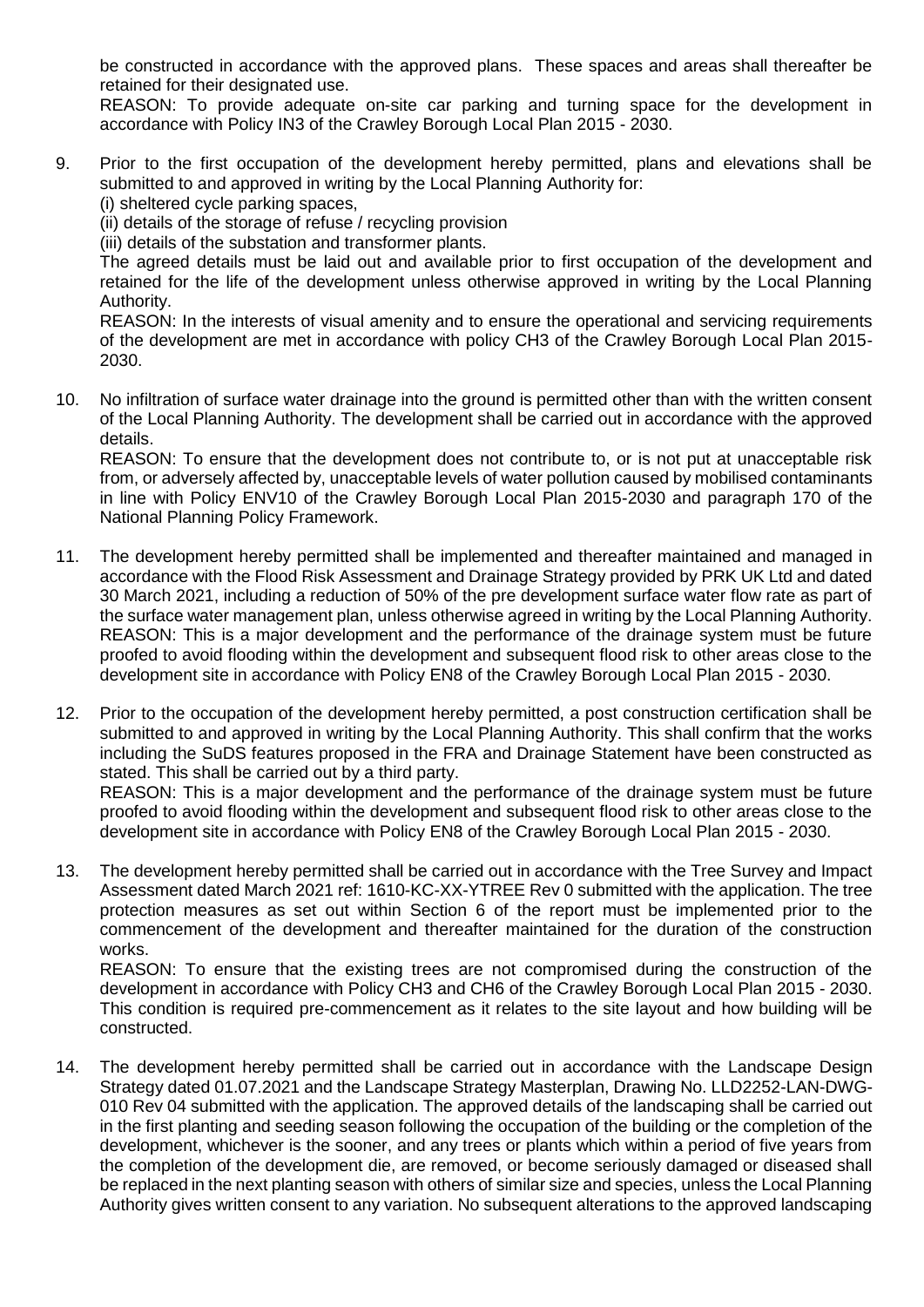scheme are to take place unless submitted to and approved in writing by the Local Planning Authority. The scheme shall be implemented as approved.

REASON: In the interests of amenity and of the environment of the development and to avoid endangering the safe movement of aircraft and the operation of Gatwick Airport through the attraction of birds and an increase in the bird hazard risk of the application site in accordance with Policies CH3 and IN1 of the Crawley Borough Local Plan 2015 - 2030.

15. Prior to the first occupation of the development, a Landscape Management Plan which covers a period of no less than 15 years shall be submitted to and approved in writing by the Local Planning Authority. The landscape management plan shall include a programme for implementation, long term design objectives, long term management responsibility and maintenance schedules for all landscaped areas along with water efficiency and conservation measures. The development shall be carried out in accordance with the approved details.

REASON: In the interests of visual amenity of the area in accordance with Policy CH3 of the Crawley Borough Local Plan and the Manor Royal SPD and, taking account of the Natural England Position Statement on water neutrality received on 14 September 2021, to ensure that the development does not cause an adverse impact upon protected habitats in the Arun Valley, including the Amberley Wild Brooks Site of Special Scientific Interest (SSSI), the Pulborough Brooks SSSI and the Arun Valley Special Protection Area/Special Area of Conservation and Ramsar sites, in breach of the Conservation of Species and Habitats Regulations 2017.

16. The recommendations set out in the Ecological Impact Assessment report by Lizard Landscapes dated 11 June 2021 shall be implemented in full unless otherwise agreed in writing by the Local Planning Authority.

REASON: to ensure that the proposals avoid adverse impacts on protected and priority species and contribute to a net gain in biodiversity, in accordance with policy ENV2 of the Crawley Borough Local Plan 2015 - 2030.

17. Prior to the first occupation of the development, an enhancement and management plan for biodiversity features, which may be integrated with a landscape management plan, setting out aims, objectives initial enhancements, ongoing management operations, initial five-year action plan, details of responsibility for implementation, and, provision for review and updating shall be submitted to and approved by the Local Planning Authority. The approved details shall be implemented in full, including on site completion of initial biodiversity enhancements prior to first occupation, unless otherwise approved in writing by the Local Planning Authority.

REASON: To ensure that the proposals avoid adverse impacts on protected and priority species and contribute to a net gain in biodiversity, in accordance with policies ENV2 of the Crawley Borough Local Plan 2015-2030 and paragraph 175 of the NPPF.

18. Prior to occupation of the development, the proposed four fire hydrants shall be installed in accordance with the Combined Incoming Utilities Layout Plan drawing number 6113-CBC-00-00-DR-U-96002 Rev T01 submitted with the application. REASON: To ensure the operational requirements of the development are met in accordance with

Policy CH3 of the Crawley Borough Local Plan 2015 - 2030.

- 19. The building shall be constructed in strict accordance with the materials schedule as shown on the GA Elevations Plan, drawing number 2529 C200 submitted with the application. REASON: In the interest of visual amenity in accordance with Policy CH3 of the Crawley Borough Local Plan 2015-2030.
- 20. No above ground works shall be carried out unless and until precise details (including a 1:20 section of the glazing details), showing the ground and 1st floor window profiles, main entrance door fenestration profiles including surrounding details for the south and west elevations have been submitted to and been approved in writing by the Local Planning Authority. The development shall be implemented in accordance with the agreed details. REASON: To control the development in detail and to ensure a high quality development in accordance with policies CH2 and CH3 of the Crawley Borough Local Plan 2015-2030.
- 21. The Bird Hazard Management Plan dated 23 November 2021 shall be implemented as approved upon completion of the roof and shall remain in force for the life of the building. No subsequent alterations to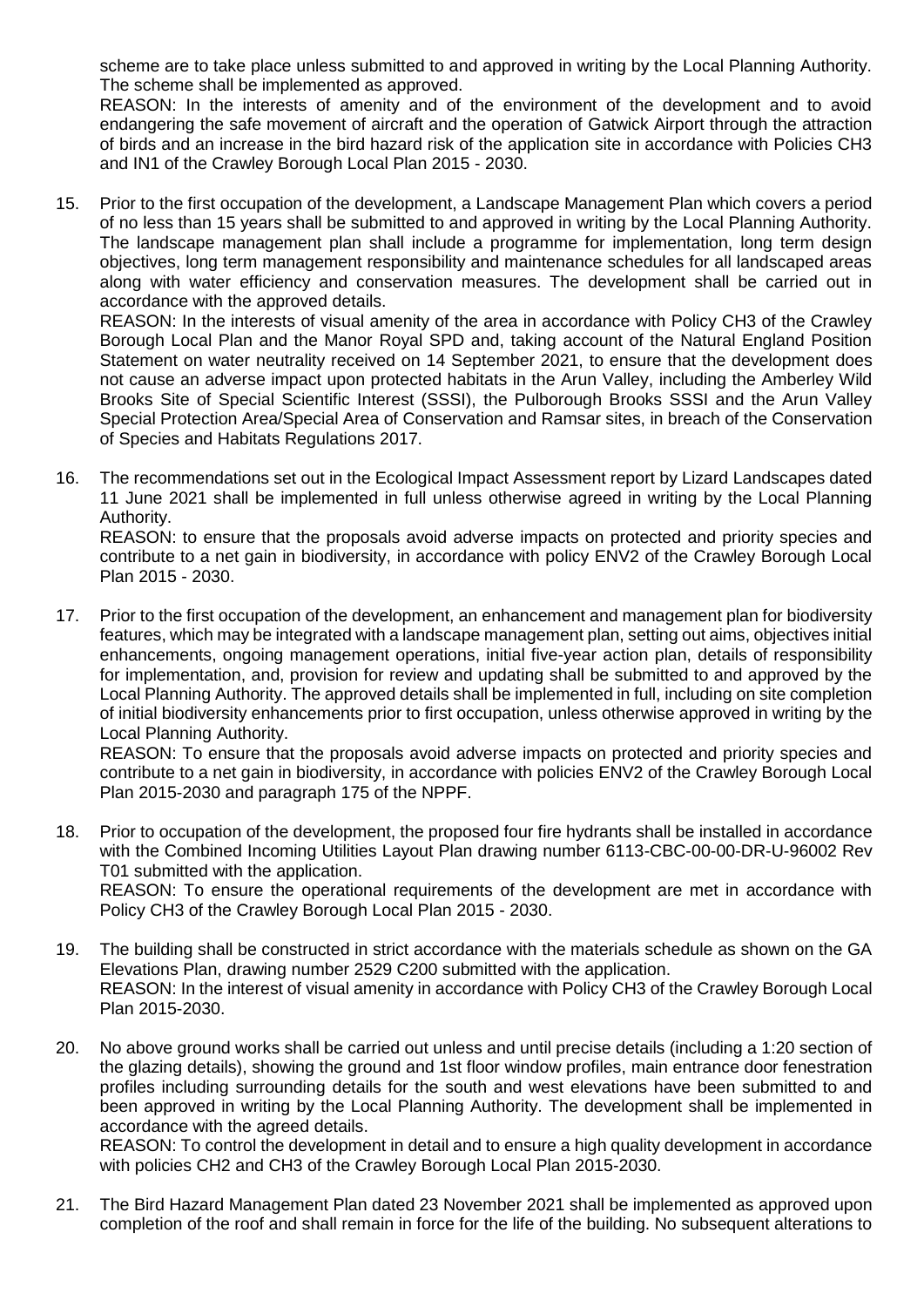the plan are to take place unless first submitted to and approved in writing by the Local Planning Authority.

REASON: It is necessary to manage the roof in order to minimise its attractiveness to birds which could endanger the safe movement of aircraft and the operation of Gatwick Airport in accordance with Policy IN1 of the Crawley Borough Local Plan 2015 - 2030.

22. The development hereby permitted shall be carried out in accordance with the Geotechnical Interpretative Report with Supplementary Phase II Assessment dated 09 November 2021 submitted with the application.

REASON: The proposed site is on a former works/engineering/industrial ground with risk of contamination on the site and to ensure that the development does not contribute to, or is not put at unacceptable risk from, or adversely affected by, unacceptable levels of water pollution or contaminated land in accordance with Policy ENV10 of Crawley Borough Local Plan 2015-2030 and with paragraph 170 of the National Planning Policy Framework.

23. If, during development, contamination not previously identified is found to be present at the site then no further development (unless otherwise agreed in writing with the Local Planning Authority) shall be carried out until a remediation strategy detailing how this contamination will be dealt with has been submitted to and approved in writing by the Local Planning Authority. The remediation strategy shall be implemented as approved.

REASON: To ensure that the development does not contribute to, or is not put at unacceptable risk from, or adversely affected by, unacceptable levels of water pollution from previously unidentified contamination sources at the development site in line with with Policy ENV10 of Crawley Borough Local Plan 2015-2030 paragraph 170 of the National Planning Policy Framework.

24. No solar panels shall be installed until full details, including a solar hazard glare study if required, have been submitted to and approved in writing by the Local Planning Authority. No subsequent alterations to the approved scheme are to take place unless agreed in writing by the Local Planning Authority. The scheme shall be implemented as approved.

REASON: In the interest of visual amenity and to ensure the development does not endanger the safe movement of aircraft or the operation of Gatwick Airport through interference with communication, navigational aids and surveillance equipment and glare issues in accordance with Policies CH3 and ENV6 of the Crawley Borough Local Plan 2015-2030 and the Planning and Climate Change SPD

- 25. Within six months of the occupation of the development hereby permitted, a post-construction report shall be submitted to and agreed in writing by the Local Planning Authority, verifying that that Unit has achieved the minimum Energy and Water standards for BREEAM 'Excellent'. REASON: In the interests of sustainable design and efficient use of water resources in accordance with Policies ENV6 and ENV9 of the Crawley Borough Local Plan 2015-2030 and the Planning and Climate Change Supplementary Planning Document.
- 26. The space and connection point for a future heat plate exchanger and associated future ducting route for a connection to a District Heat Network, identified on submitted drawing 6113-CBC-00-00-DR-U-96002 T01, shall be kept available for this purpose. REASON: In the interests of environmental sustainability, in accordance with policy ENV7 of the Crawley Borough Local Plan 2015-2030 and the Planning and Climate Change Supplementary Planning Document.
- 27. Prior to first occupation of the building hereby permitted, the water efficiency measures including the physical fittings and vehicle wash system as specified in the Technical Note 22171-WRC-TN-02 Rev C03 prepared by Water Environment (as set out in the accompanying documents listed in paragraph 1.5 and 1.6 of this note) shall be implemented in full.

REASON: Taking account of the Natural England Position Statement on water neutrality received on 14 September 2021 and to ensure that the development does not cause an adverse impact upon protected habitats in the Arun Valley, including the Amberley Wild Brooks Site of Special Scientific Interest (SSSI), the Pulborough Brooks SSSI and the Arun Valley Special Protection Area/Special Area of Conservation and Ramsar sites, in breach of the Conservation of Species and Habitats Regulations 2017.

INFORMATIVES: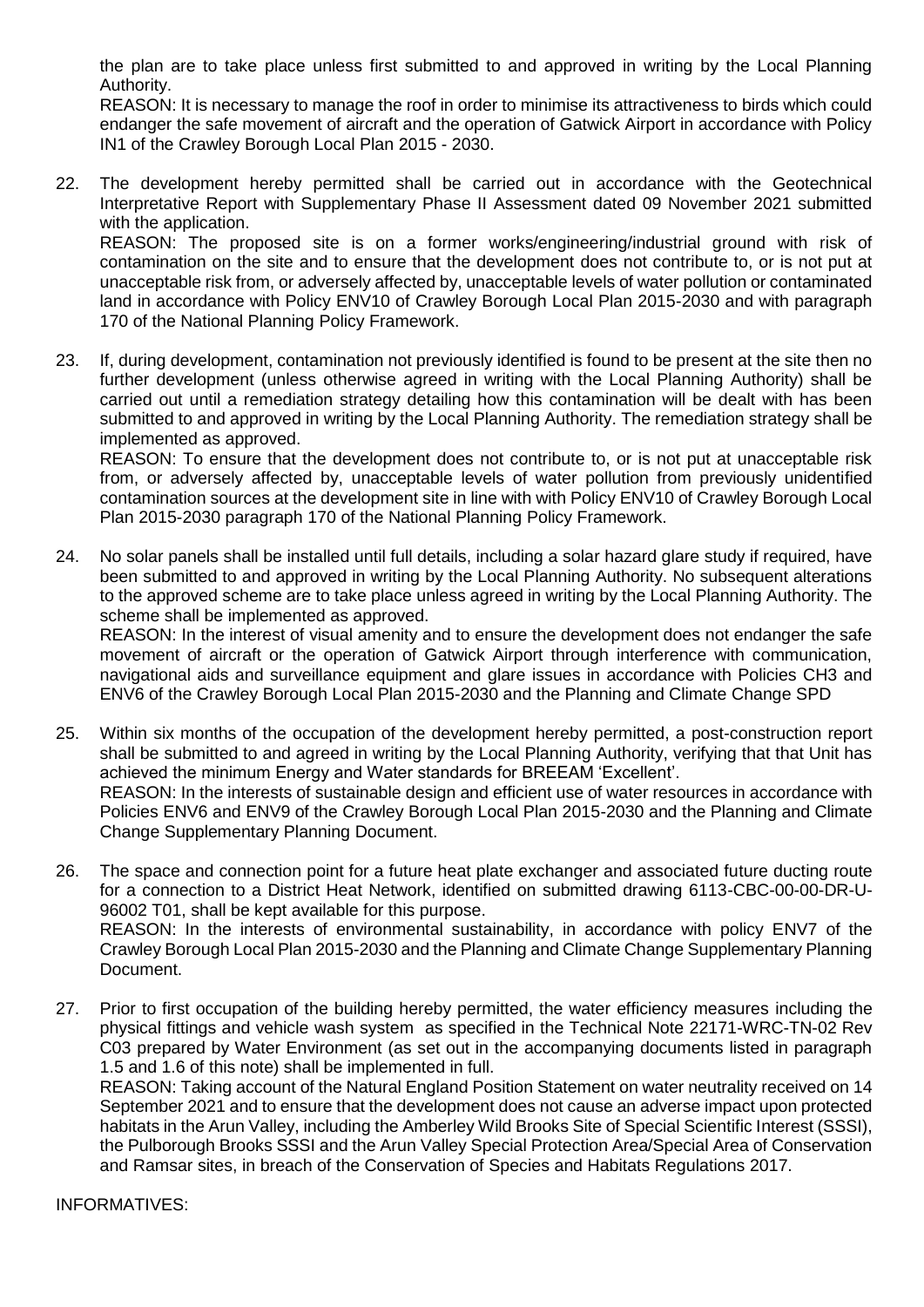1. Given the nature of the proposed development it is possible that a crane may be required during its construction. We would, therefore, draw the applicant's attention to the requirement within the British Standard Code of Practice for the safe use of Cranes, for crane operators to consult the aerodrome before erecting a crane in close proximity to an aerodrome. Gatwick Airport requires a minimum of four weeks notice. For crane queries/applications please email: lgwcranes@gatwickairport.com

Please note that as from 31st May 2021 crane operators will in the first instance need to notify the Civil Aviation Authority (CAA) of any cranes in the UK that are over 10m in height or taller than the surrounding trees/structures. Notification should be at least 8 weeks before any crane is due on site. For further details please refer to CAP1096 'Guidance to Crane Operators on Aviation Lighting and Notification' available at www.caa.co.uk

- 2. Only clean uncontaminated water should drain to the surface water system. Roof drainage shall drain directly to the surface water system (entering after the pollution prevention measures). Appropriate pollution control methods (such as trapped gullies and interceptors) should be used for drainage from access roads and car parking areas to prevent hydrocarbons from entering the surface water system.
- 3. In regard to condition 22 above, the following applies:
	- 1. A desk-top study carried out by a competent person. The study shall detail the history of the site uses and identify and evaluate all potential sources and impacts of land and/or groundwater contamination relevant to the site. Two full copies of the desk-top study and the non-technical summary shall be submitted to the LPA.
	- 2. A site investigation shall be carried out by a suitably qualified and accredited consultant/contractor in accordance with a Quality Assured sampling and analysis methodology BS 10175:2011. The site investigation should fully and effectively characterise the nature and extent of any land and/or groundwater contamination and its implications, including an assessment of risk to any potential receptors. A full report on the findings of the site investigation shall be submitted to the LPA see note above.
	- 3. A written remediation statement, detailing the works necessary so as to render harmless the identified contamination given the proposed end use of the site and surrounding environment, including any controlled waters, shall be submitted to the LPA and agreed in writing with the LPA prior to any remediation commencing on site. Two copies of the remediation report shall be submitted to the LPA.
	- 4. Approved remediation works shall be carried out in full on site, under a quality assured scheme to demonstrate compliance with the proposed methodology and best practice guidance. If during the remediation works contamination is encountered that had not previously been identified then the additional contamination shall be fully assessed and an appropriate remediation scheme agreed with the LPA in accordance with the process laid out at points 1 – 3 above.
	- 5. Upon completion of the remediation works, this condition shall not be discharged until further validation report has been submitted to, and approved by the LPA. The validation report shall include quality assurance certificates to show that the works have been carried out in accordance with the approved methodology. Details of any post remedial sampling and analysis to show the site has reached the required clean-up criteria shall be included in the validation report together with the necessary documentation detailing what waste materials have been removed from the site.
- 4. The applicant is reminded that, under the Wildlife and Countryside Act 1981, as amended (Section 1), it is an offence to remove, damage or destroy the nest of any wild bird while that nest is in use or is being built. Planning consent for a development does not provide a defence against prosecution under this Act.

Trees and scrub are likely to contain nesting birds between 1 March and 31 August inclusive. Trees and scrub are present on the application site and are assumed to contain nesting birds between the above dates, unless a recent survey has been undertaken by a competent ecologist to assess the nesting bird activity during this period and shown it is absolutely certain that nesting birds are not present.

5. The applicant is advised of the following advice from Thames Water: There are public sewers crossing or close to your development. If you're planning significant work near our sewers, it's important that you minimize the risk of damage. We'll need to check that your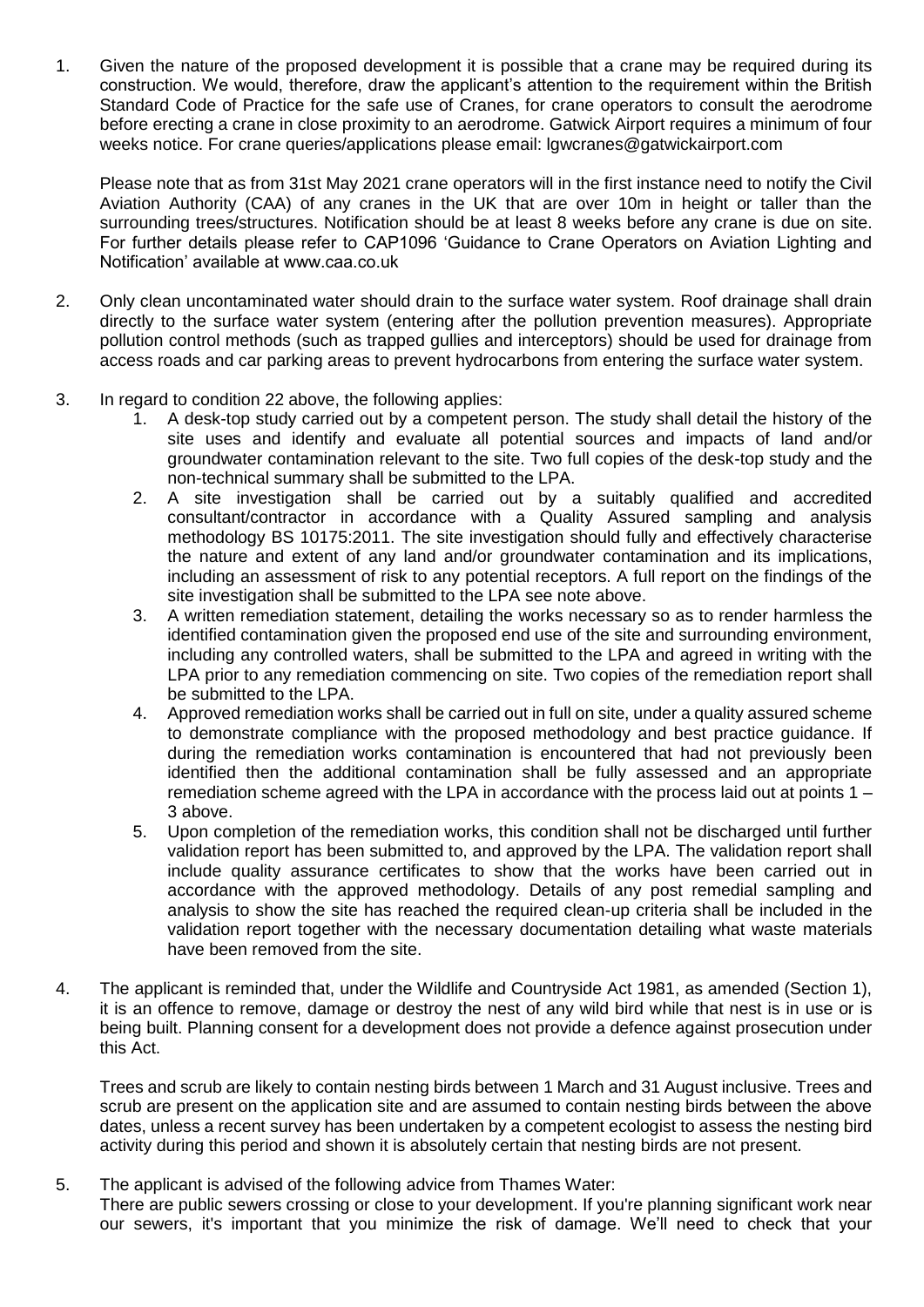development doesn't limit repair or maintenance activities, or inhibit the services we provide in any other way. The applicant is advised to read our guide working near or diverting our pipes. https://developers.thameswater.co.uk/Developing-a-large-site/Planningyourdevelopment/Working-near-or-diverting-our-pipes.

- 6. The applicant is advised of the following advice from Southern Water: - No excavation, mounding or tree planting should be carried out within 6 metres of the public water main without consent from Southern Water.
	- No new soakaways should be located within 5 metres of a public water main.

- All existing infrastructure, including protective coatings and cathodic protection, should be protected during the course of construction works. Please refer to:

southernwater.co.uk/media/default/PDFs/stand-off-distances.pdf

Following initial investigations, Southern Water can provide a water supply to the site. Southern Water requires a formal application for connection and on-site mains to be made by the developer. A formal application for a connection can be made via Southern Water's online developer services portal at: https://developerservices.southernwater.co.uk

- 7. The applicant is advised that the Crawley Business Quarter is a private road therefore the Local Highway Authority are unable to sign off any works as they do not form part of the adopted highway network maintained or owned by WSCC. For this reason all reference to WSCC should be removed from the Road Safety Audit document.
- 8. Bird Hazard Management Plan Natural England Licences Should any Gulls nests or eggs need to be removed, a CL12 licence needs to be obtained from Natural England beforehand. Please contact bird.licensing@naturalengland.org.uk Further information with regard to the CL12 licence please see: Birds: licence to kill or take them for air safety purposes (CL12) - GOV.UK (www.gov.uk)
- 9. The applicant is advised that in regard to condition 14 the amount of berry/fruit bearing species proposed as part of the soft landscaping scheme does not exceed 40% of the total planting palette and is distributed across the site.
- 1. NPPF Statement

In determining this planning application, the Local Planning Authority assessed the proposal against all material considerations and has worked with the applicant in a positive and proactive manner based on seeking solutions where possible and required, by:

• Liaising with consultees/respondents/applicant/agent and discussing the proposal where considered appropriate and necessary in a timely manner during the course of the determination of the application.

• Seeking amended plans/additional information to address identified issues during the course of the application.

This decision has been taken in accordance with the requirement in the National Planning Policy Framework, as set out in article 35, of the Town and Country Planning (Development Management Procedure) Order 2015.